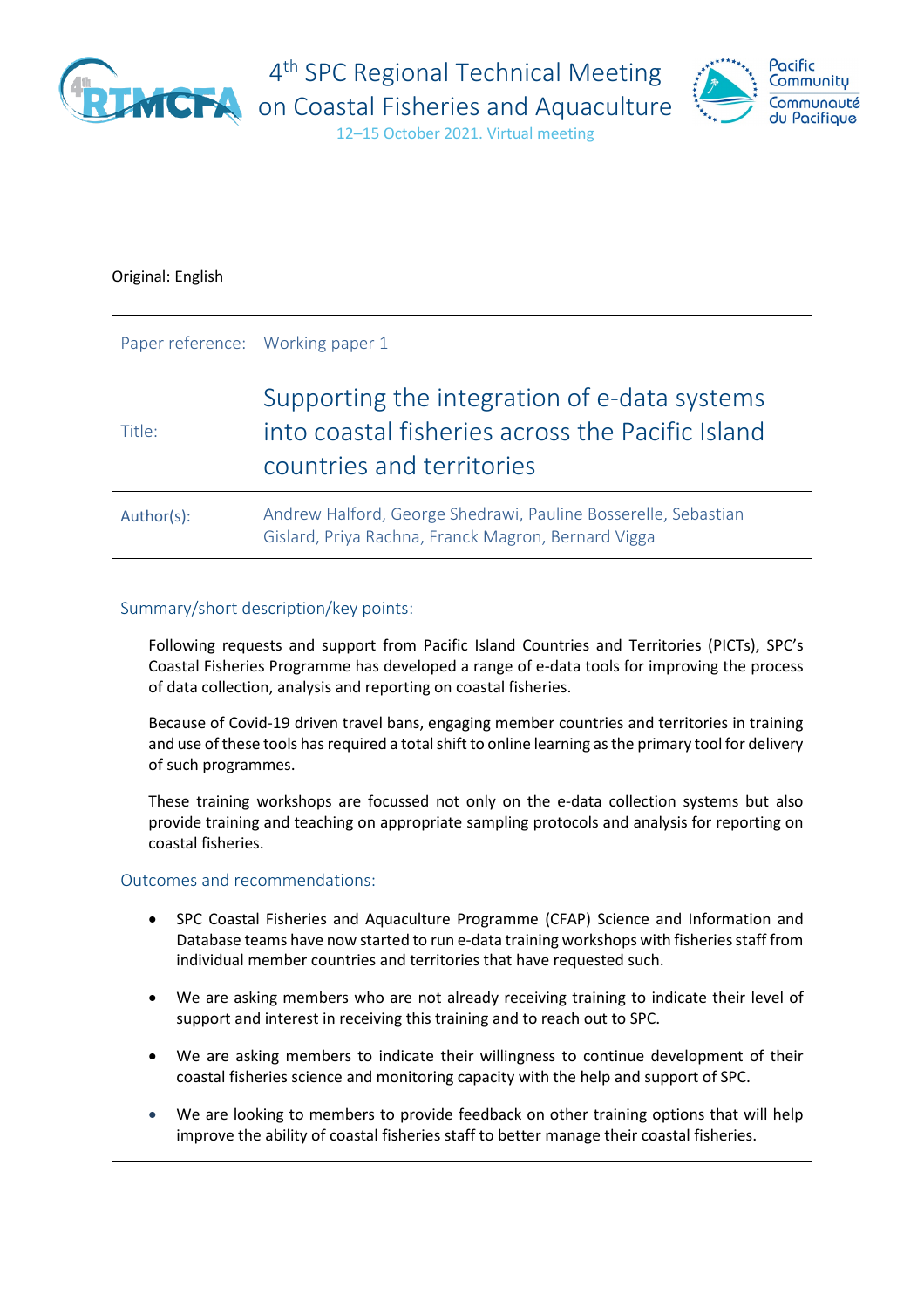

# Supporting the integration of e-data systems into coastal fisheries across the Pacific Island countries and territories

# *Background*

- 1. High quality fisheries data remains an essential need for effectively understanding and managing coastal fisheries resources. This has become increasingly important under the effects of the COVID-19 pandemic, which has forced many communities to increase their reliance on their coastal and marine resources to supplement lost livelihoods and income. These COVID-19-driven impacts on coastal and marine resources have the potential to accelerate the depletion of stocks and will need effective and pro-active management to remain viable in the long-term.
- 2. Use of technology, allied with simplified fisheries methodologies, provides the means for PICTs to ensure appropriate information and data for managing coastal fisheries can be collected in an efficient and timely manner, without major capital investment from already over-stretched national budgets.
- 3. SPC's Coastal Fisheries and Aquaculture Programme has been developing e-data systems over the past two years in response to countries' requests for improving fisheries management systems. SPC now have a suite of tools for vastly improving the collection and reporting of fisheries data. These tools are all located at a single location within FAME's web portal with access provided to individual members on a case-by-case basis.

Tools that have been developed include:

- a. Ikasavea a tablet/phone-based app for the collection of market, creel survey, and socio-economic data in the field.
- b. Online Data Entry and Analysis for Field Surveys, Market Surveys, Landing Surveys, Socio-Economic Surveys.
- c. LearnFishID a web-based app for learning all species of fishes and invertebrates commonly found in markets of the region.
- d. PacFishID a tablet/phone app which provides instant access to fish species identification.

Further tools still under development include:

- a. Species Information a web-app that provides the latest biological information on fish and invertebrate species from member countries and territories
- b. Artificial Intelligence for recognition and analysis of photographic data use of advanced computing power to automatically analyse photos and identify parameters of interest. Ability to analyse thousands of images with >80 % accuracy and significant time savings.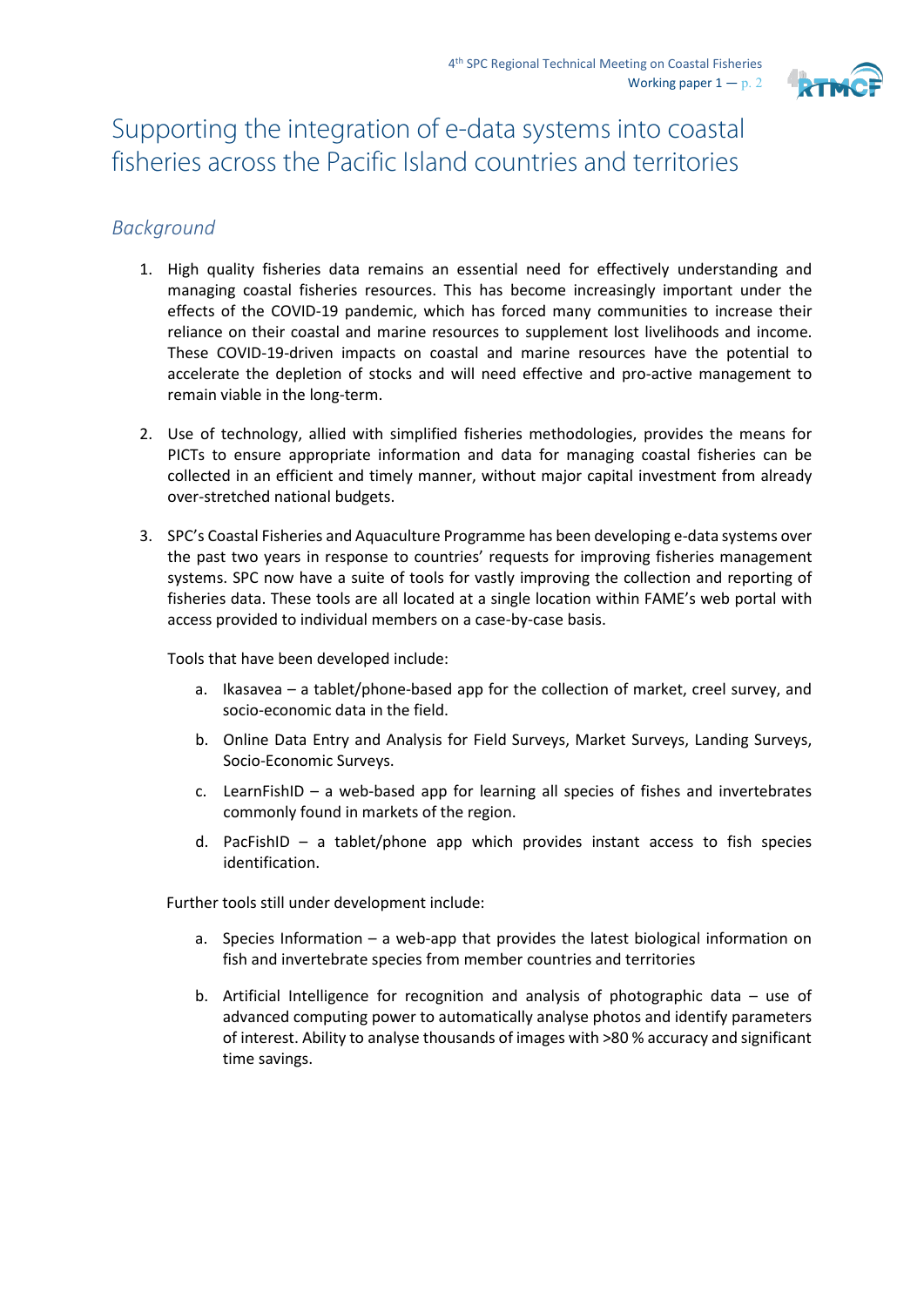

4. The focus now isto accelerate the uptake, integration, and application of these e-data systems into PICT's coastal fisheries departments in support of evidence-based management. The challenge is to do this in an efficient and effective manner, despite the inability to travel and provide face-to-face training and support.

## *A process for regional implementation*

- 5. Improving data collection in coastal fisheries has been a focal issue since the first Regional Technical Meeting on Coastal Fisheries (RTMCF) in 2017 and SPC has worked steadily to generate significant improvements in this area. At the 3<sup>rd</sup> RTMCF in 2019, the Outcomes and Action Plan, endorsed by all members, fully supported the continuation of these efforts and requested training programmes be implemented to ensure a clear understanding of the approach being taken and to encourage uptake on a regional scale.
- 6. COVID-19 travel restrictions have removed face-to-face interactions which are so pivotal to learning outcomes, however, this has also created opportunities to invest in on-line learning systems which will create a permanent online teaching and capacity building presence.
- 7. Prior to the COVID-19 related travel restrictions, the SPC coastal fisheries team worked with a limited number of countries, to introduce the e-data system to their coastal fisheries staff as part of the process to improve coastal fisheries market data collection systems across the region. We have continued to work with these countries to improve our systems and ensure they are providing appropriate outcomes. This period of introduction, testing, feedback and improvements has resulted in a better system more aligned to local capacity and requirements.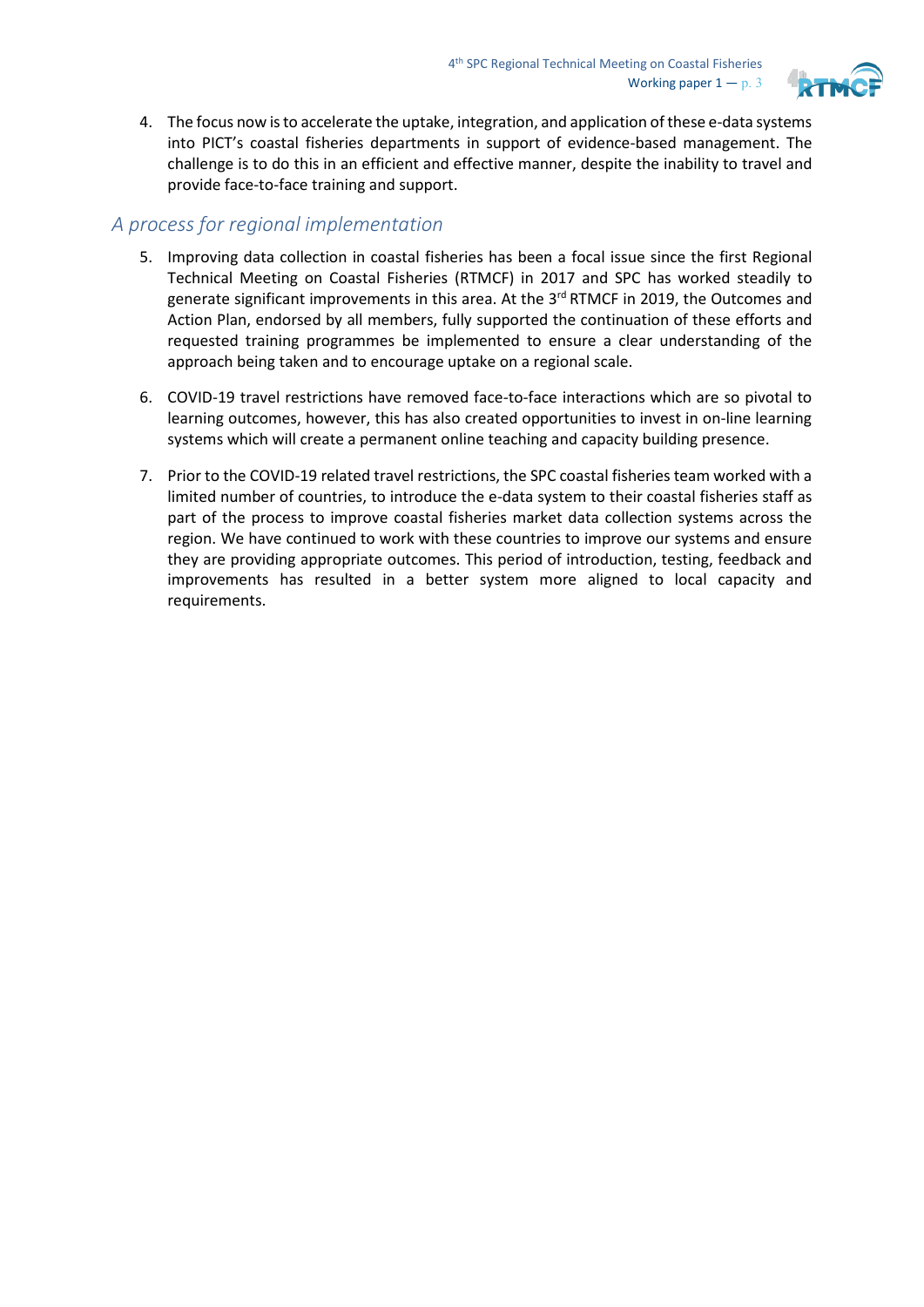

DEVELOPMENT AND IMPROVEMENT OF A MARKET SAMPLING PROGRAMME

#### **OBJECTIVE**

IMPROVE SAMPLING METHODOLOGY, DATA COLLECTION AND REPORTING

### **PROCESS**

DESIGN APPROPRIATE SAMPLING METHODOLOGY FOR FISH MARKET SURVEYS.

INTRODUCE APP-BASED MARKET SURVEY FORM FOR COLLECTION OF DATA – CONDUCT TRAINING SESSIONS.

INTRODUCE WEB-BASED DATA INPUT AND STORAGE SYSTEM TO COMPLEMENT APP-BASED FORM.

COMPLEMENTARY TRAINING IN IDENTIFICATION OF FISH SPECIES COMMONLY FOUND IN MARKETS – LEARNING AND TESTING MODULES TO TRACK PROGRESS.

BEGIN DATA COLLECTION USING APP AND/OR WEB – CONTINUE TRAINING AND FEEDBACK.

ANALYSE DATA COLLECTED USING IN-BUILT TOOLS WITHIN WEB-BASED DATA STORAGE SYSTEM. CUSTOMISE OUTPUT AS NEEDED TO PRODUCE REPORTS.

REGULAR FEEDBACK SESSIONS TO IDENTIFY ISSUES, PROVIDE FURTHER SUPPORT, IMPROVE APPS WHEN NECESSARY.

EXTRA TRAINING IN ANALYSIS AND INTERPRETATION OF FISHERIES DATA.



**Figure 1.** An example of how a training programme is implemented to develop and or improve collection and reporting of market catches.